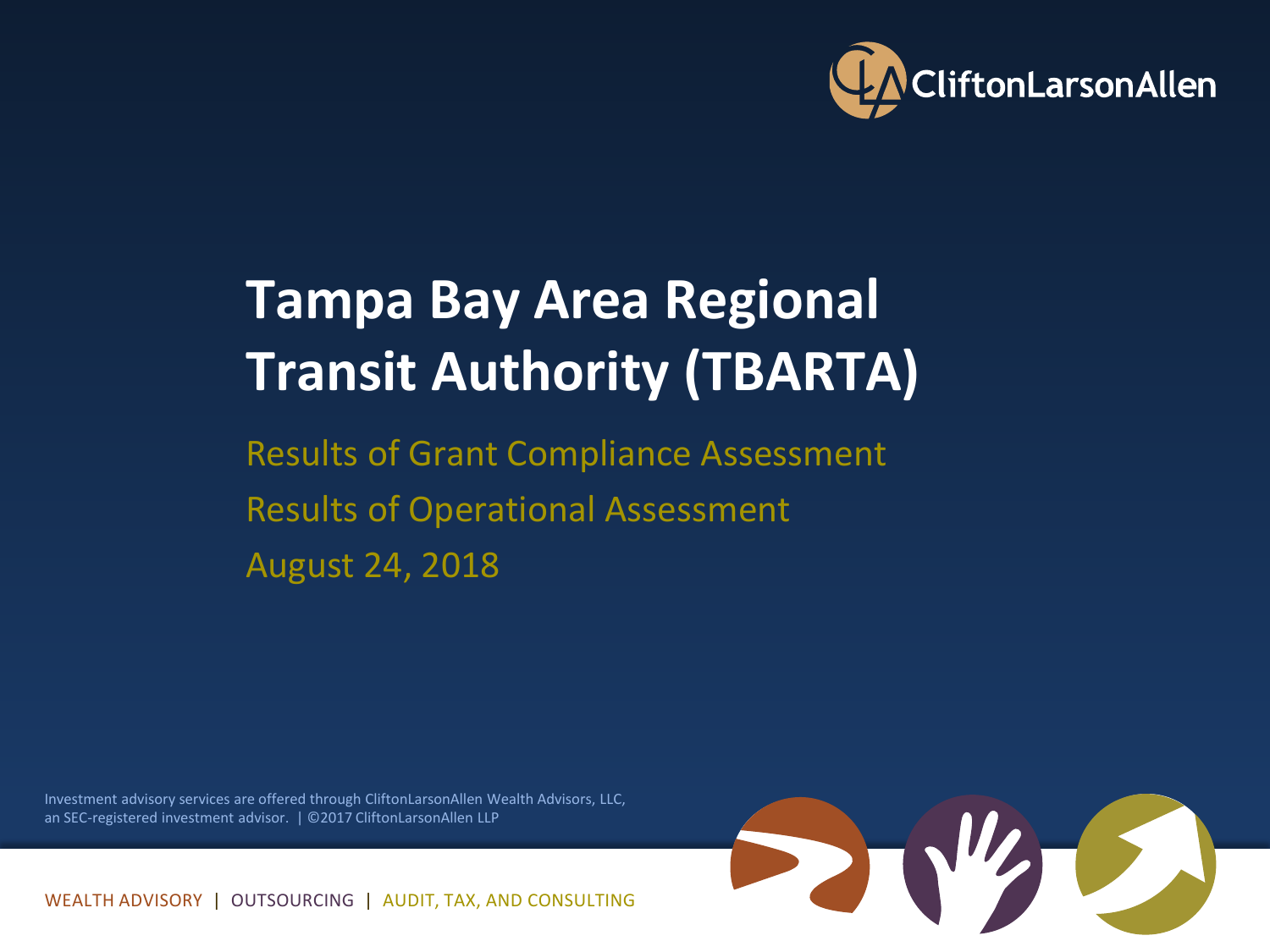#### **Procedures Performed**

- \$676,577 of expenditures of federal awards; \$670,114 of state financial assistance
- Tested relevant compliance requirements for all grants with activity during FY '17
	- 4 federal programs tested
	- 1 state project tested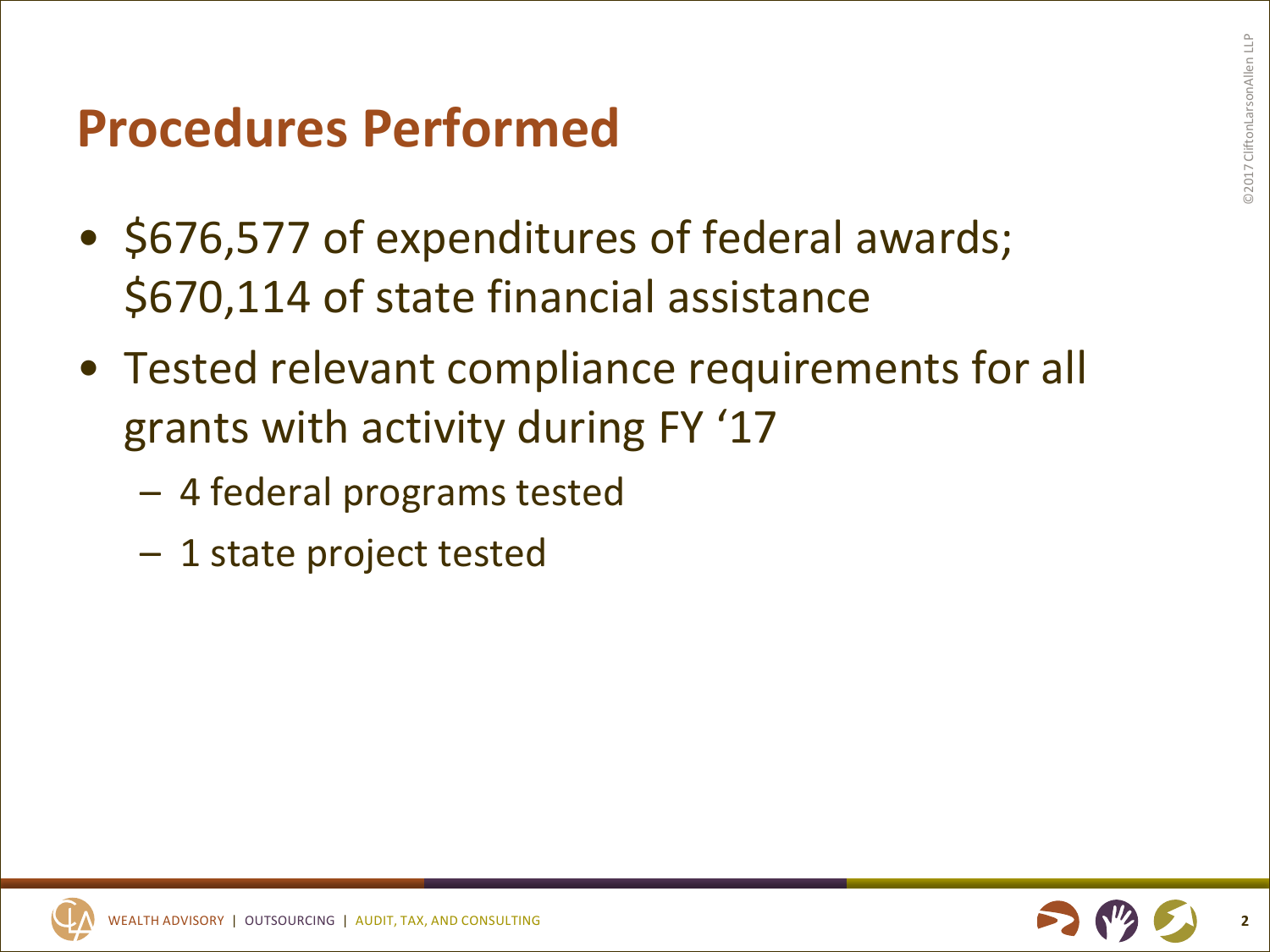## **Timeliness – Federal Transit Cluster**

- **Condition/Context:** Out of the four quarterly reimbursement requests selected, we noted all four were late in submitting the required request within 14 calendar days after quarter end. Out of the 4 noted instances above, 2 of the report submissions were over 6 months late
- **Recommendation:** The Authority's grant personnel should submit the required quarterly reimbursement requests within the required 14 calendar days of quarter end. Documentation of approval from the grantor should be obtained for an extension of this time requirement in situations where the timeliness cannot be met.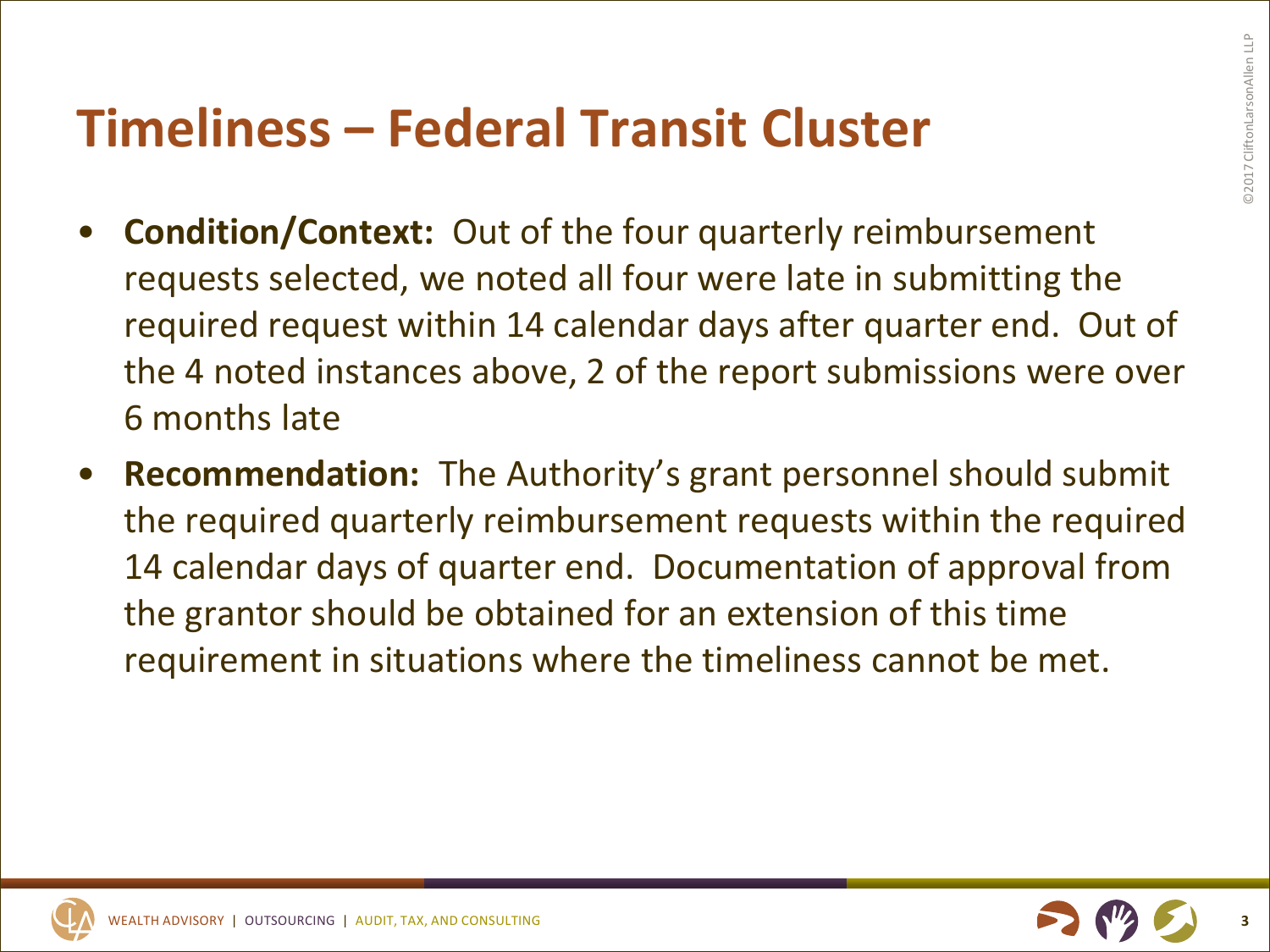## **Timeliness – Commuter Assistance Program**

- **Condition/Context:** All eleven selections made under the Commuter Assistance program were submitted for reimbursement 6 to 10 months after actual expenditure occurred.
- **Recommendation:** We recommend that the Authority's grant personnel should submit requests timely to avoid potential cash flow issues and adhere to best practices relating to cash management and reporting.

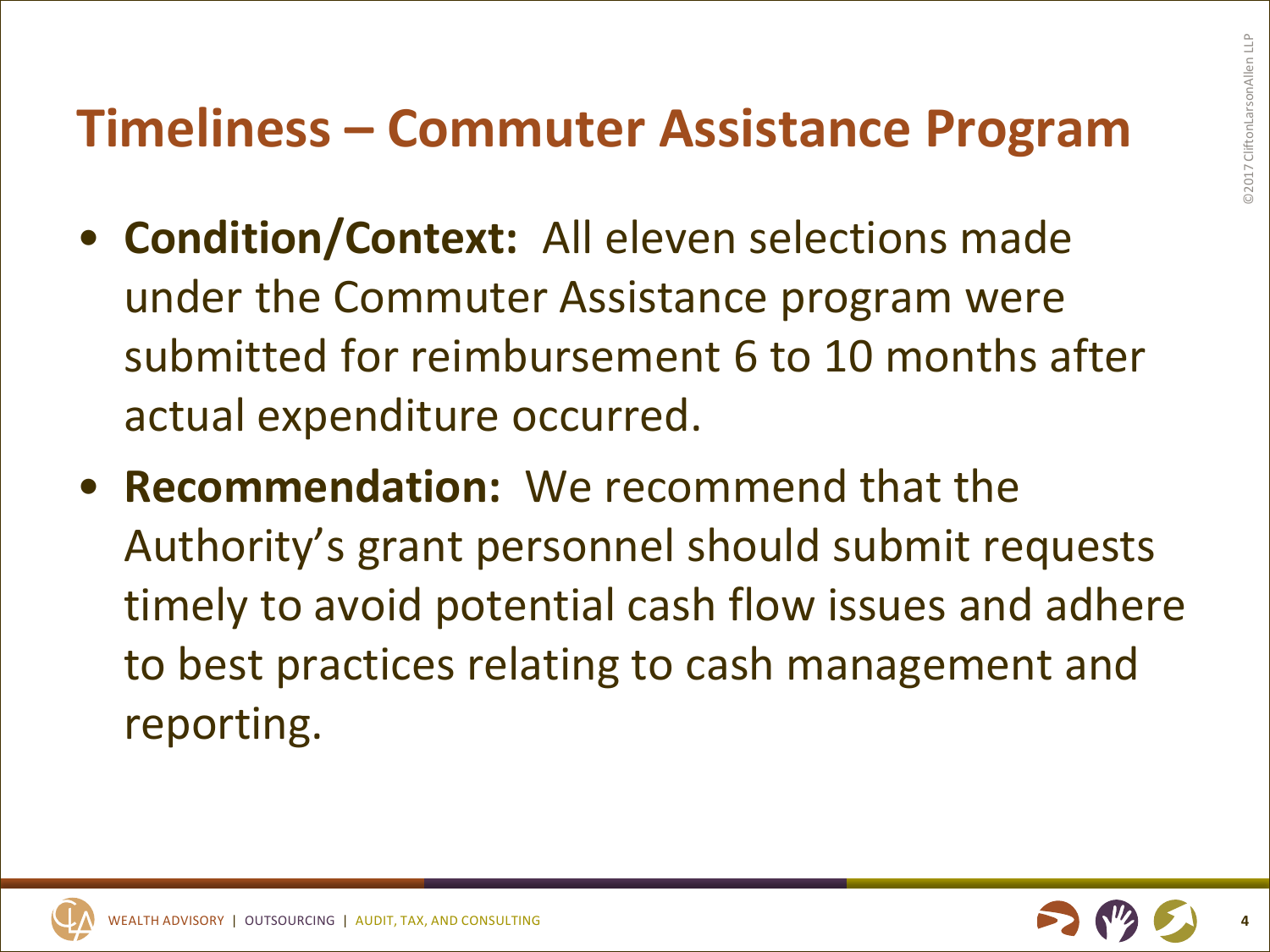## **Planned Activities – Federal Transit Cluster**

- **Condition/Context:** The Authority needed to collaborate with the grantor, Pinellas MPO, on budget revisions to move funding into line item categories that fit project expenditures.
- **Recommendation:** We recommend that at the onset of a grant award, that the Authority ensure the budget categories are realistic with respect to planned activities to spend down the available funds, and to monitor budget to actual expenditures throughout the duration of the grant to avoid losing funding and ensure the objectives of the grant are met.

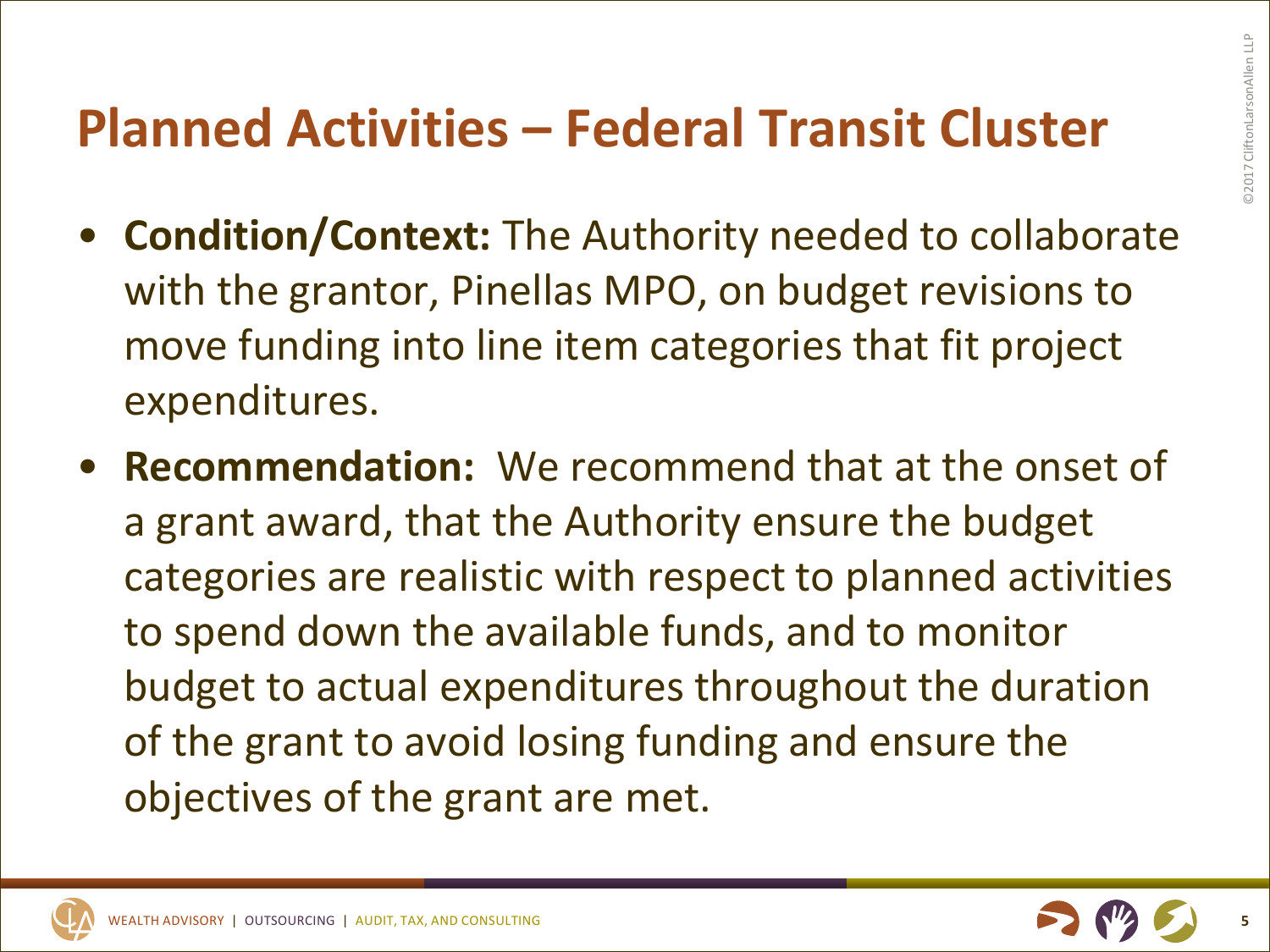## **Reporting – Federal Transit Cluster**

• **Condition/Context:** Out of the two narrative progress reports selected, both were missing the required documentation of the specific accomplishments made in the applicable quarterly period and also the tasks expected to be performed during the next period. **Recommendation:** We recommend responsible grant personnel update each narrative report to adhere to the requirements of the grant. The current quarter's accomplishments should be discussed in detail as well as the expected tasks planned for the next period.

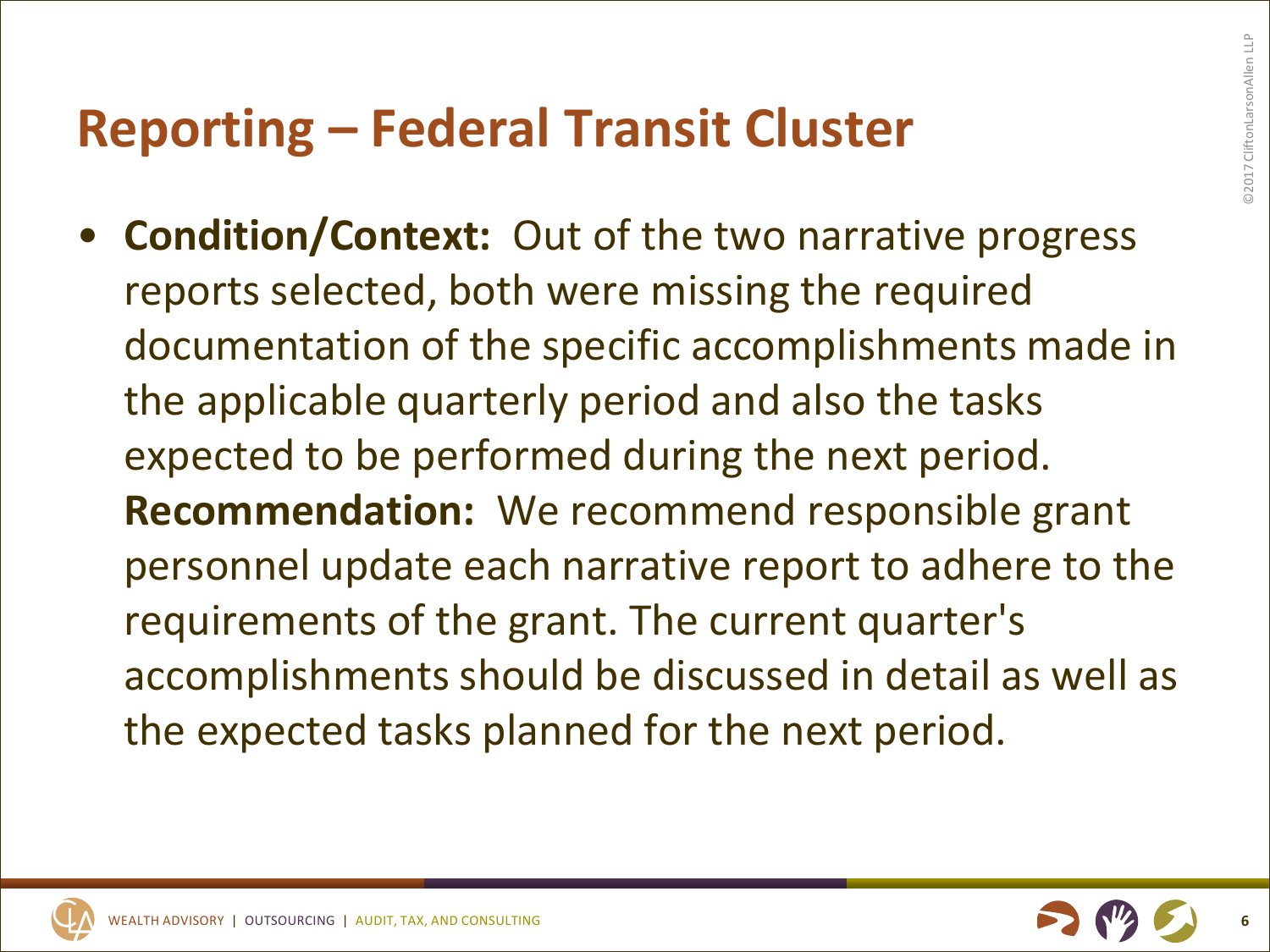### **Contract Language – All Programs**

- **Condition/Context:** The conflict of interest policy excludes some critical wording and is not complete. Additionally, we were not able to verify that the Authority elected the grace period to adopt the procurement requirements under the Uniform Guidance.
- **Recommendation:** We recommend that TBARTA update their procurement policies to be in compliance with the Uniform Guidance. If the grace period was elected, this determination should be reflected in writing.

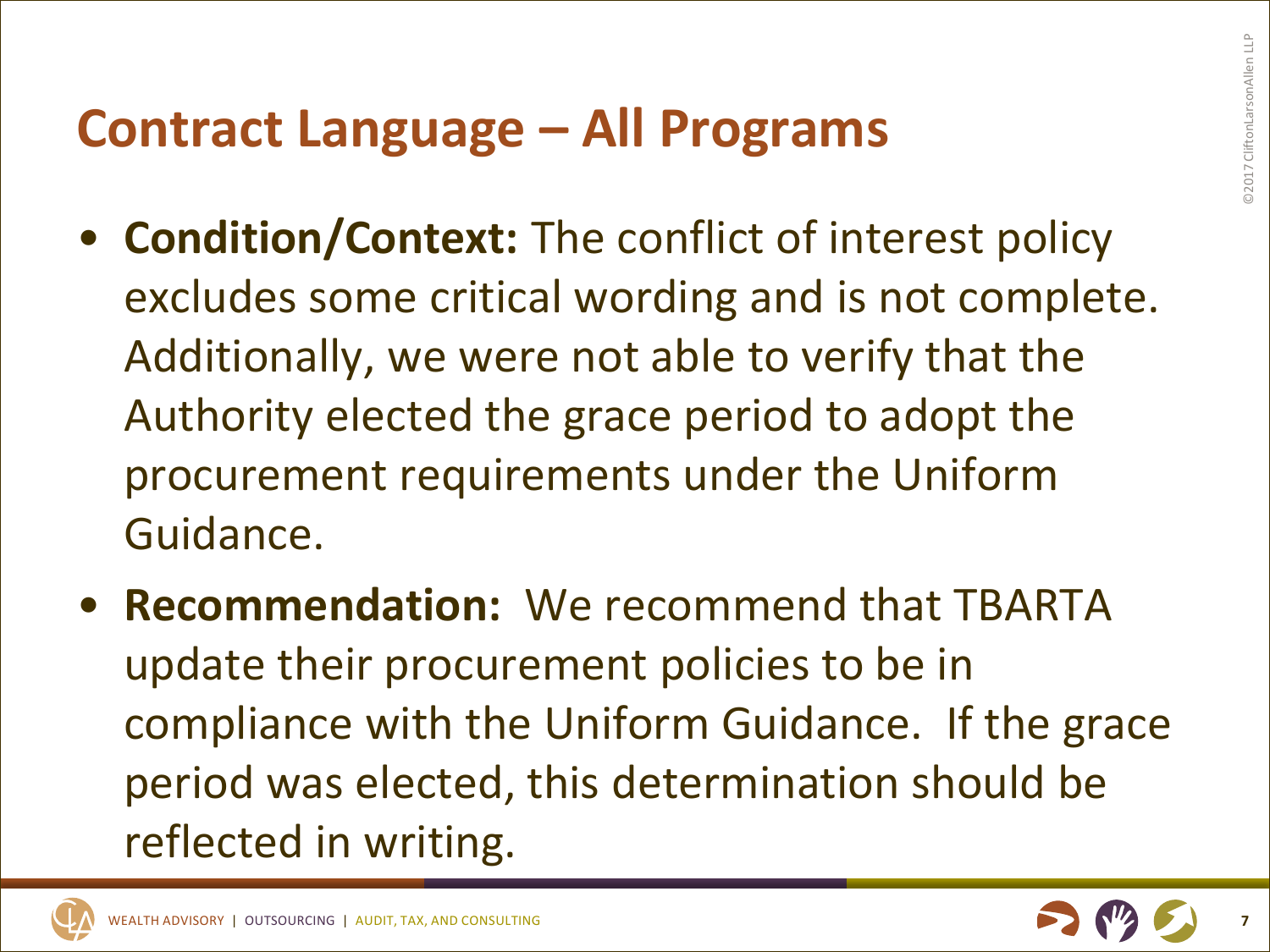## **Allocation of Costs – Multiple Programs**

- **Condition/Context:** In our sample of 22 non-payroll disbursements, we noted that 19 had expenditure allocations which were not consistent and therefore not equitable between programs. The Authority does not have a documented allocation plan but rather haphazardly allocates expenditures based on which programs are active and have available capacity to absorb costs by budgeted line item.
- **Recommendation:** We recommend that the Authority identify the allowable costs within each grant agreement and allocate costs appropriately to each grant under a formal allocation methodology rather than arbitrarily determining which grants have allowable funding and charging costs in such manner.

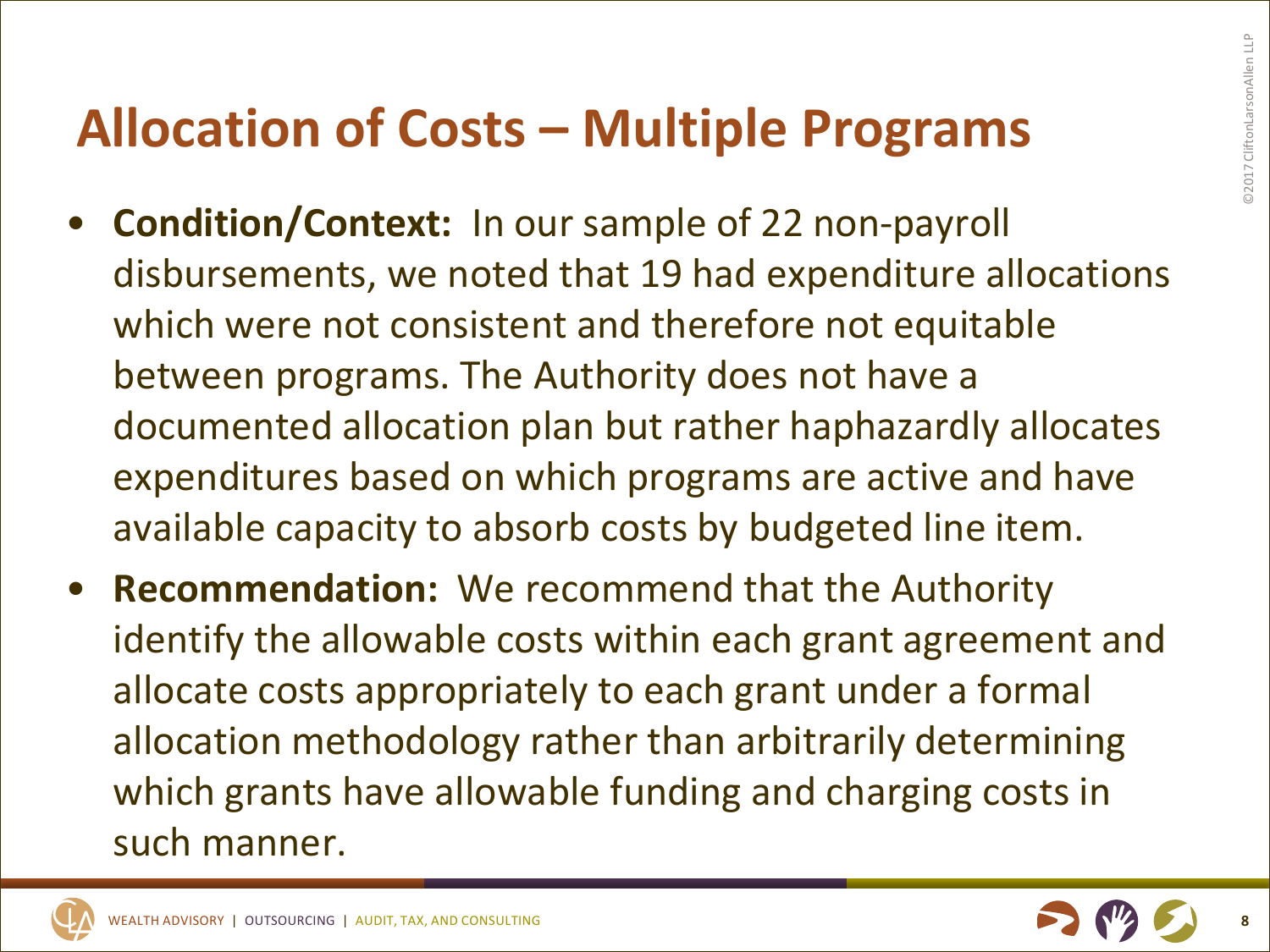## **Payroll Costs – Multiple Programs**

- **Condition/Context:** The time and effort documentation of hours did not agree with the underlying summary sheet charged to the grant. This appeared to have occurred as time outside of the "regular hours" such as holiday, sick, vacation, jury duty, etc. were not in accordance with the percentage of time actually spent on the grant.
- **Recommendation:** We recommend that the Authority devise a reliable and equitable allocation methodology for charging sick and vacation time across eligible federal and state grant programs

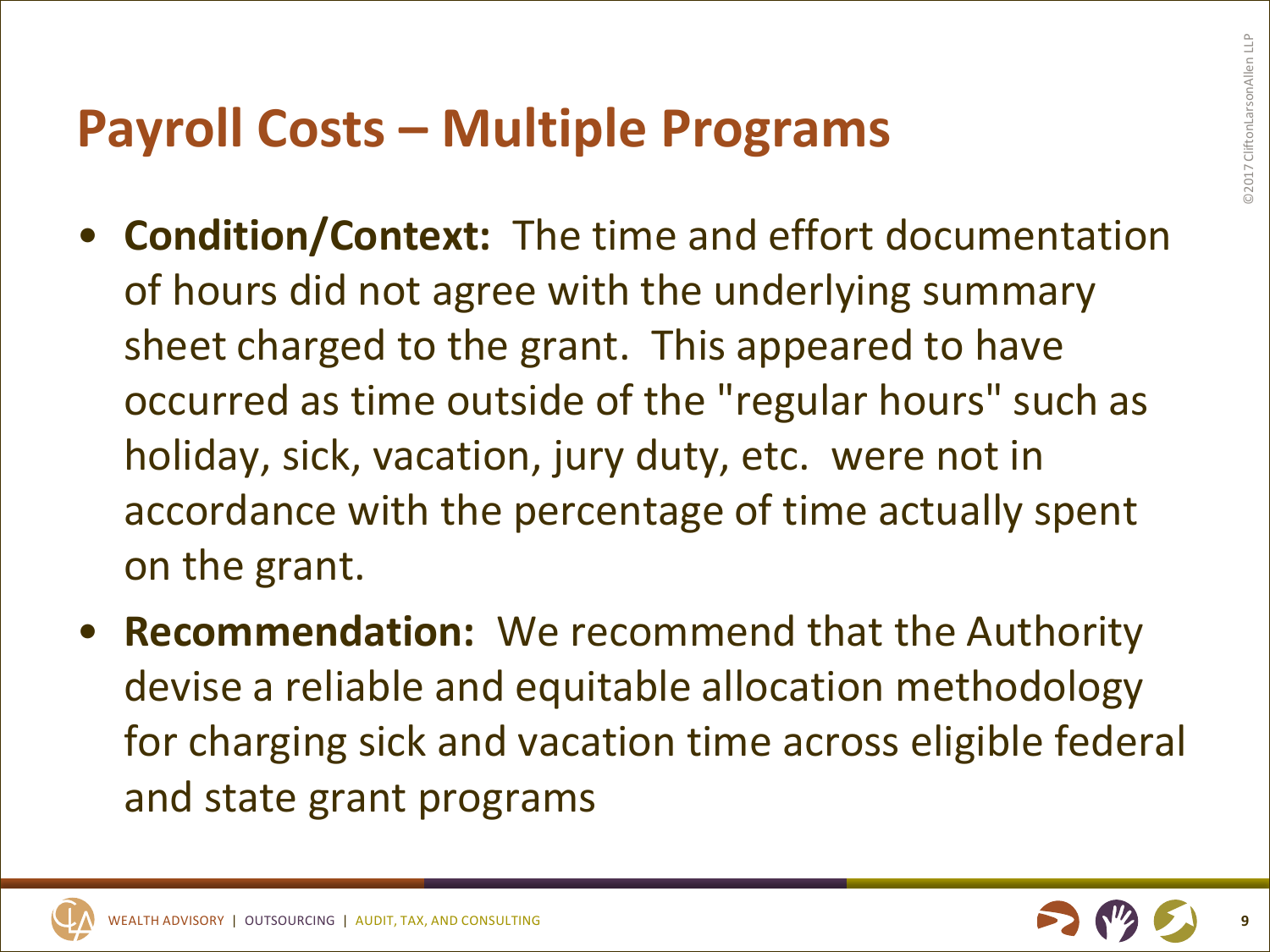## **Equipment – One Call One Click**

• **Condition/Context:** The Authority purchased Net systems equipment during the year. A requirement of the grant agreement is to conduct an on-site physical inventory at least once every two years. **Recommendation:** We recommend that the Authority ensure that all equipment is properly accounted for and other relevant compliance requirements regarding equipment management are met.

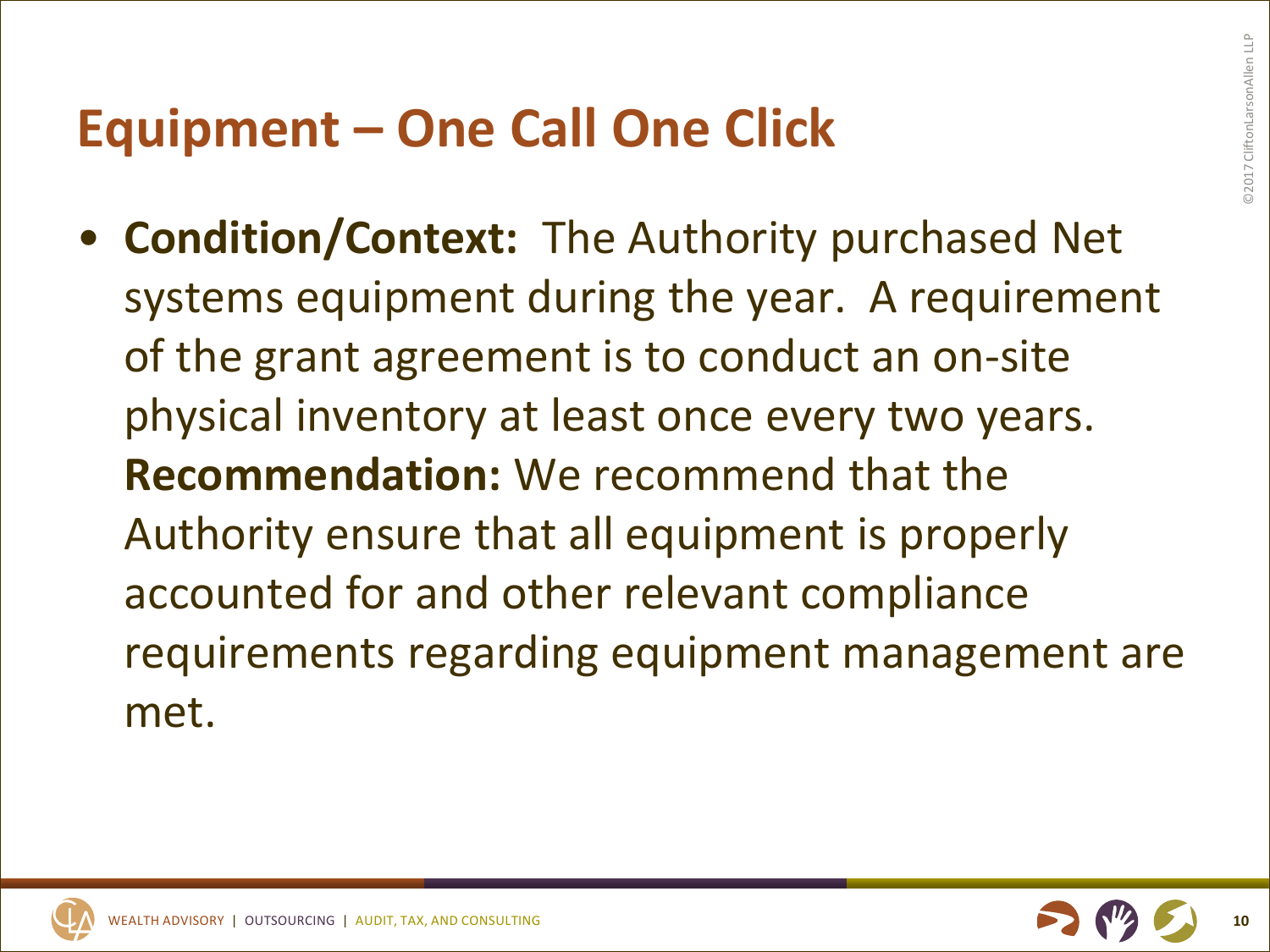### **Suspension/Debarment – All Programs**

- **Cause/Context:** The Authority does not retain the results of a search of the SAM (System for Award Management) listing for each new procurement to ensure the vendor is not suspended or debarred prior to finalizing the contract.
- **Recommendation:** We recommend that prior to entering into a contract over 25,000, the Authority should verify that the vendor is not suspended and debarred and maintain documentation in the grant file that this verification took place.



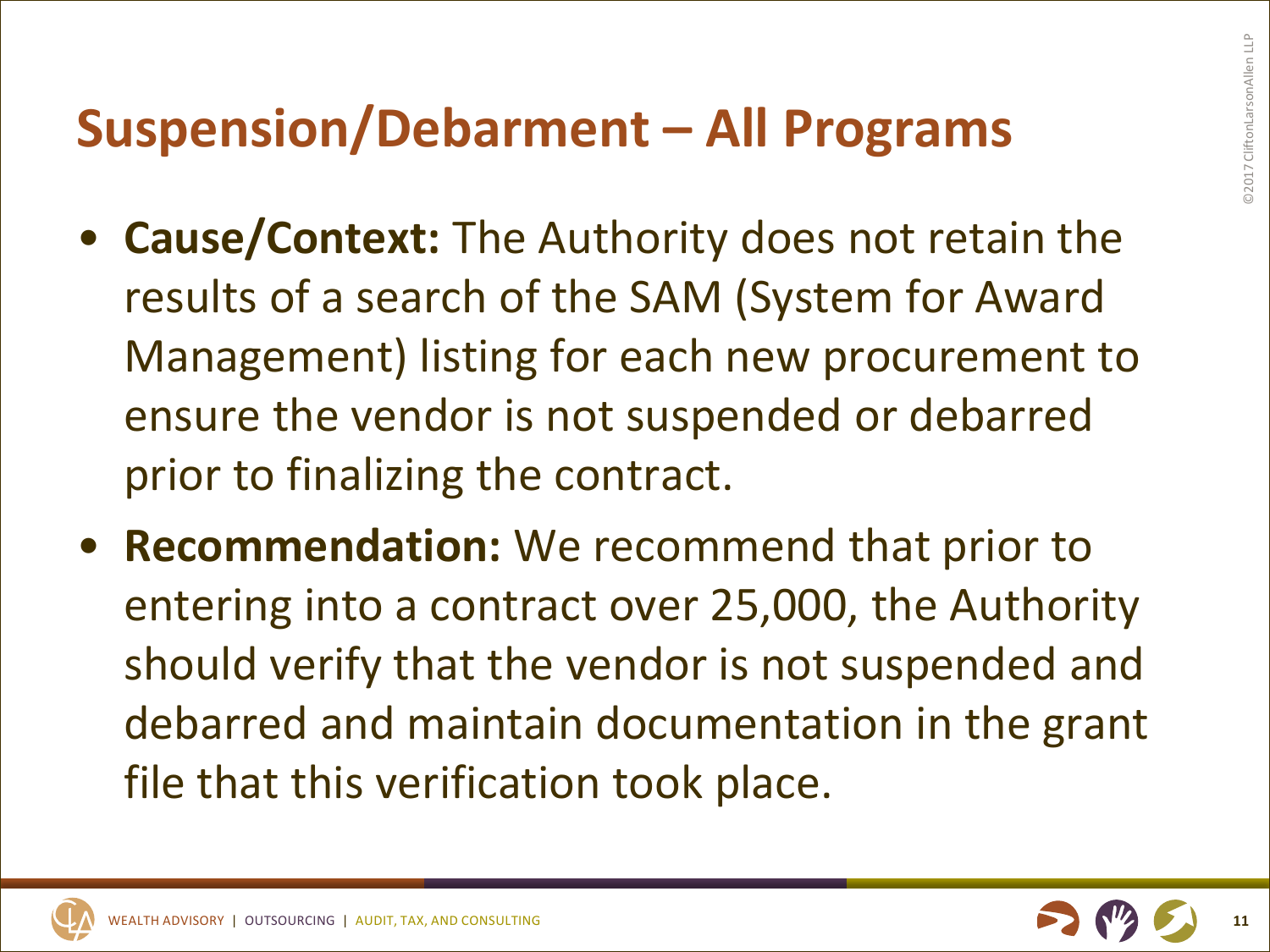#### **Rent – Highway Research & Construction**

- **Condition/Context:** The Authority charged over \$13,000 to this federal program during the period under review to rent; however, it is not clear this is an eligible cost under the grant.
- **Recommendation:** We recommend that TBARTA confirm with grantor that rent is allowable under this grant.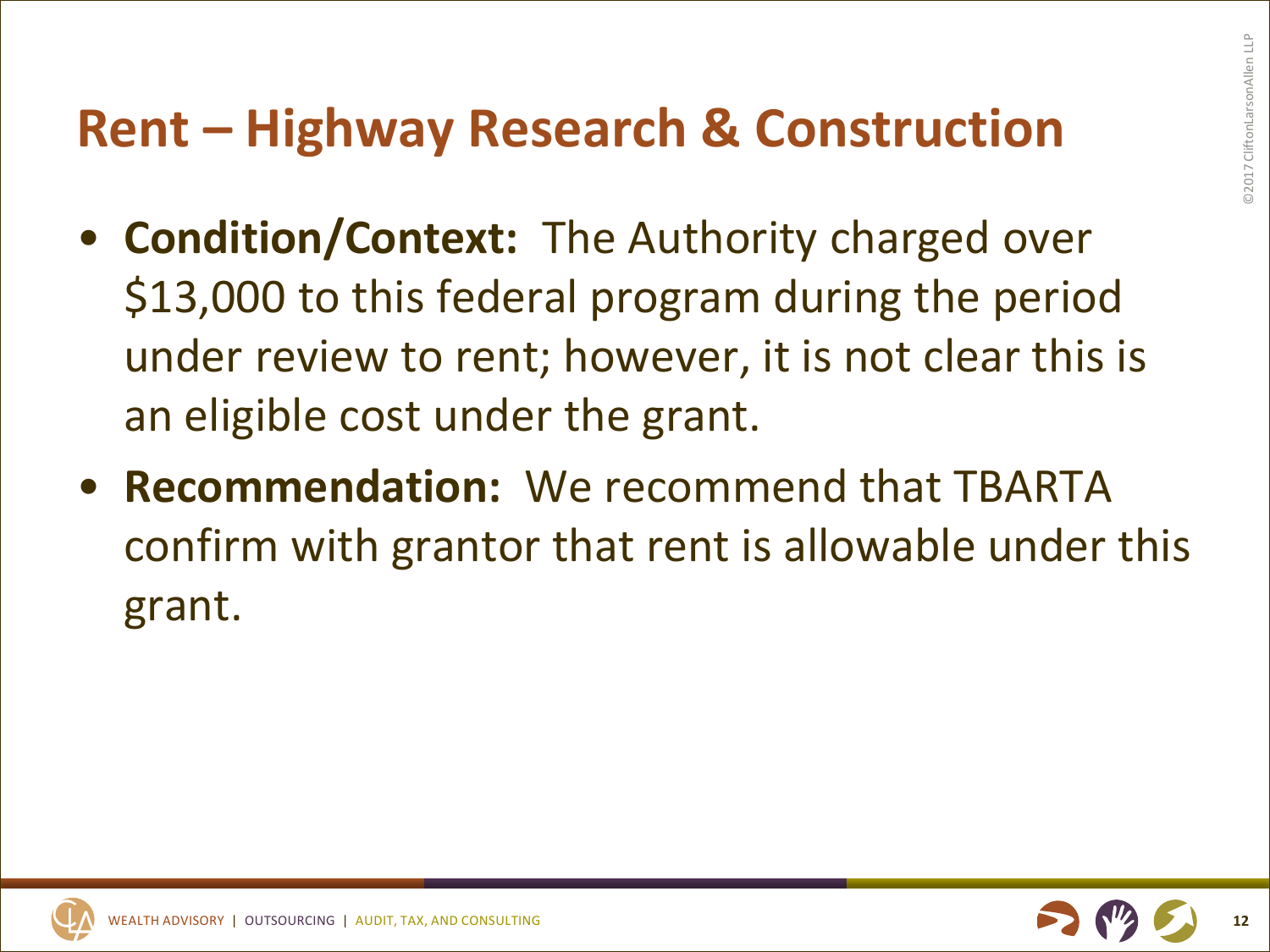

# **Operational Assessment**

Results and Recommendations

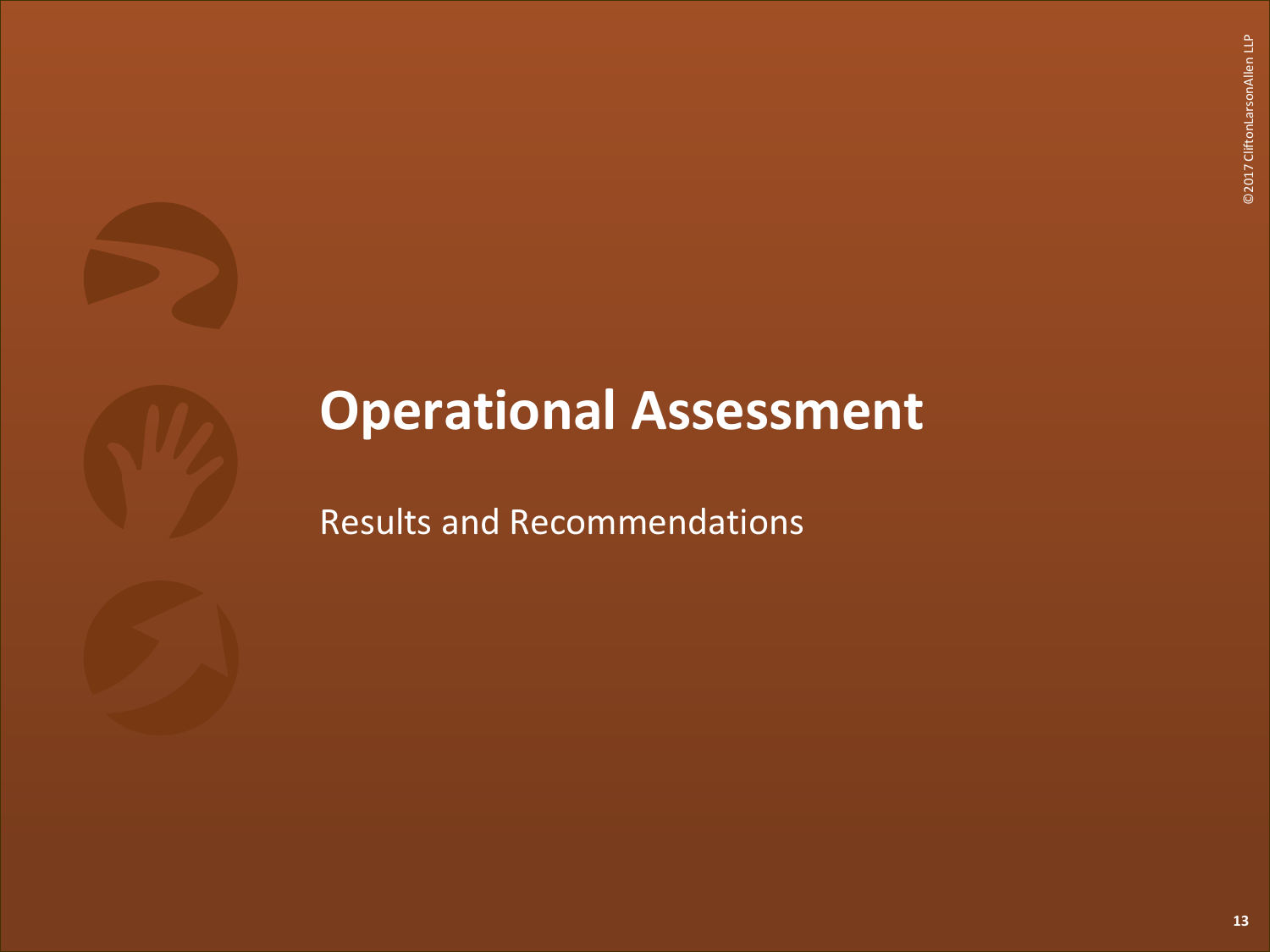#### **Issues Encountered**

- Detailed schedules of grants not created for allocation of expenses – knowledge of grants is limited therefore processes not efficient
- Allocation of expenses to grants not at data input, usually adjusted after the fact due to no procedures or checklist, duplication of efforts
- Reporting completed by multiple staff, back and forth between staff, external accountant, back to staff creating inefficiencies and probability of errors and omissions.

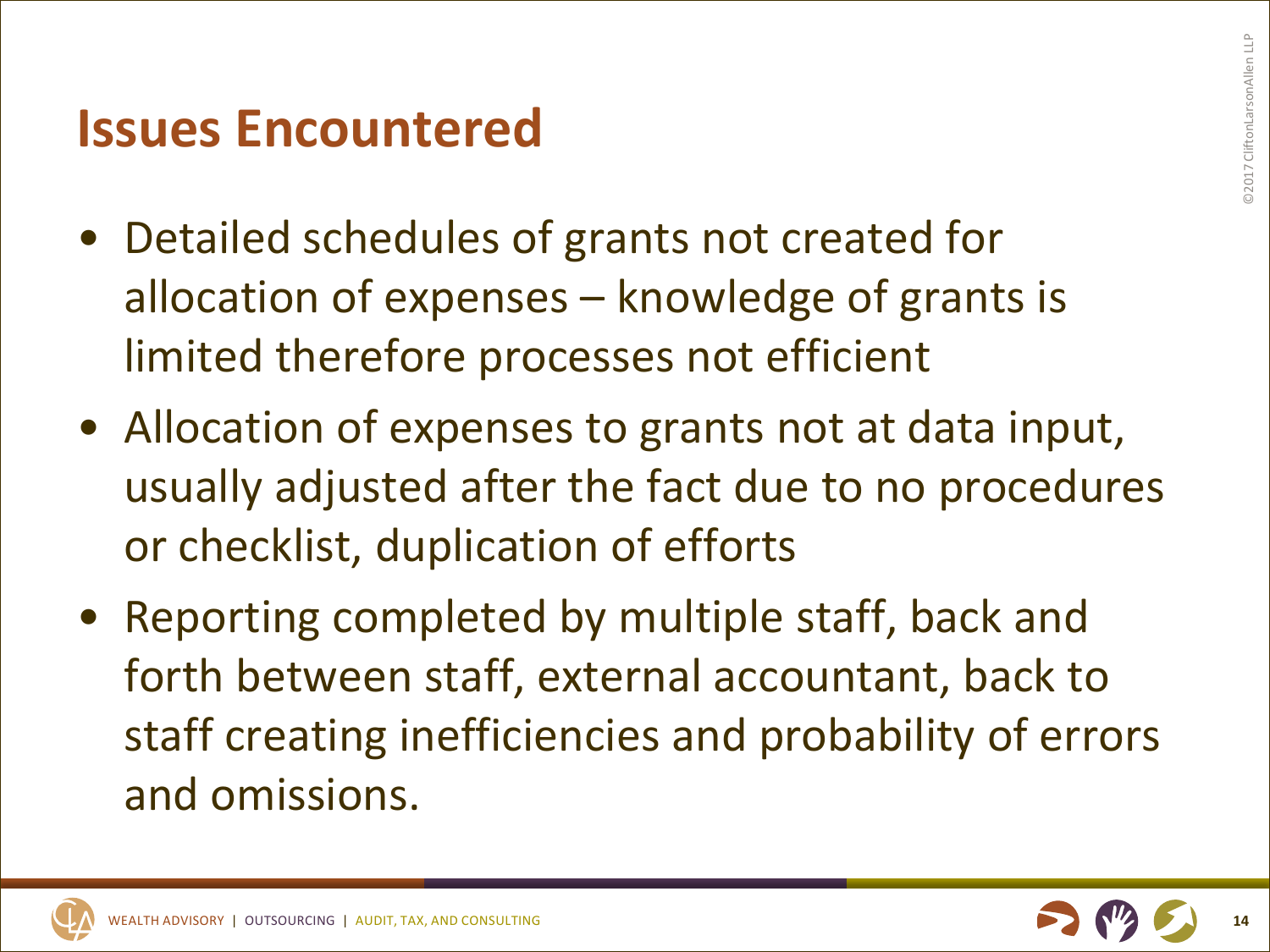## **Issues Encountered, Continued**

- Accounting program QuickBooks not ideally suited to handle multiple grants and allocations efficiently
	- No integrated timekeeping solution that captures employee time by program activity; allocations completed after the completion of payroll cycles
- Staff priorities shift on a daily basis out of necessity due to understaffing
- No dedicated finance representative who "owns" the process
- No significant grant management experience in house



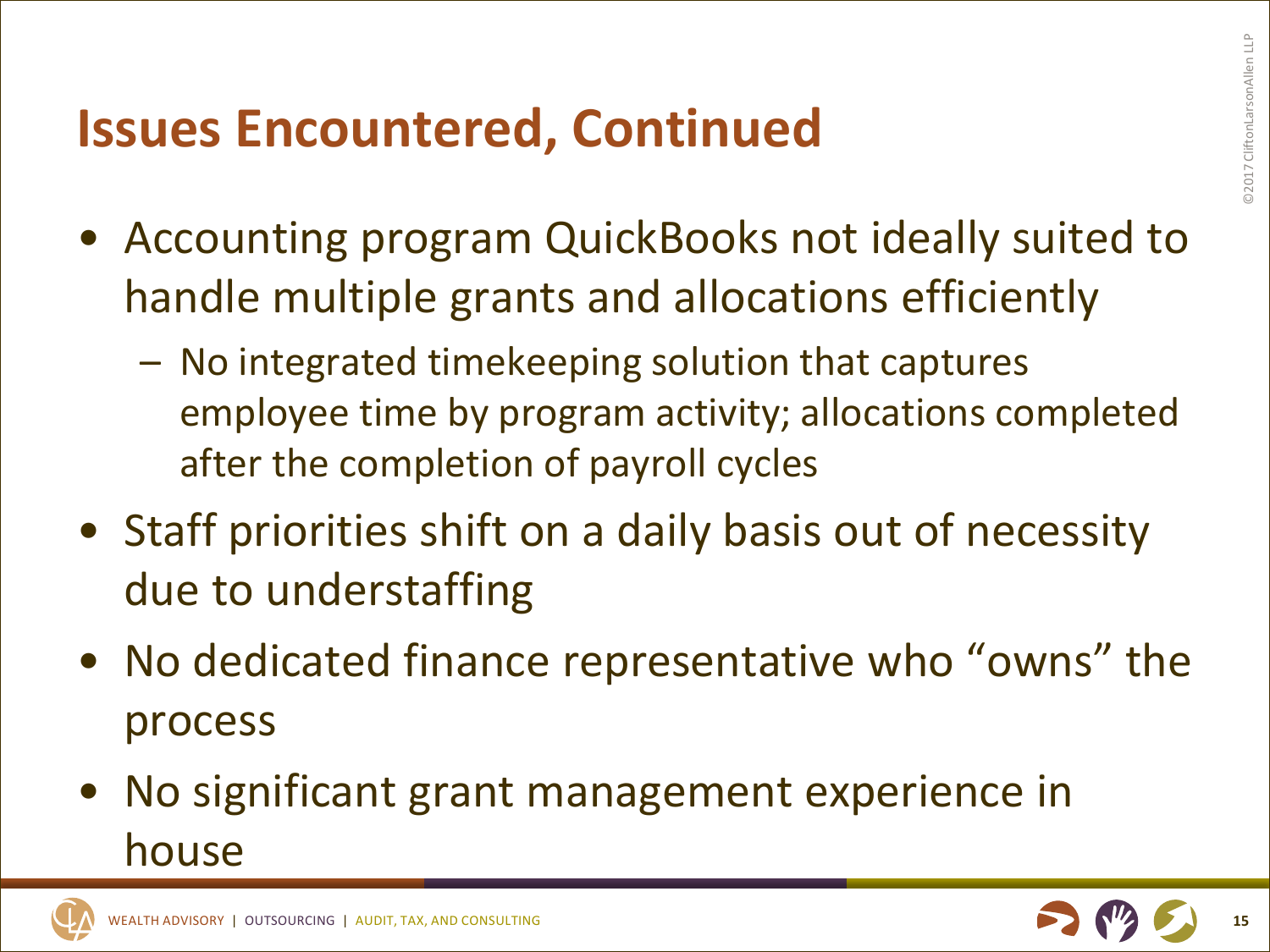#### **Recommendations – Near Term**

- PSTA assumes oversight role, focus on streamlining accounting processes, training admin staff and getting grants up to date, improve cash flow and assist TBARTA in becoming eventual direct recipient
- Grant accounting function is performed by PSTA as part of a staff services agreement; transition to QBO

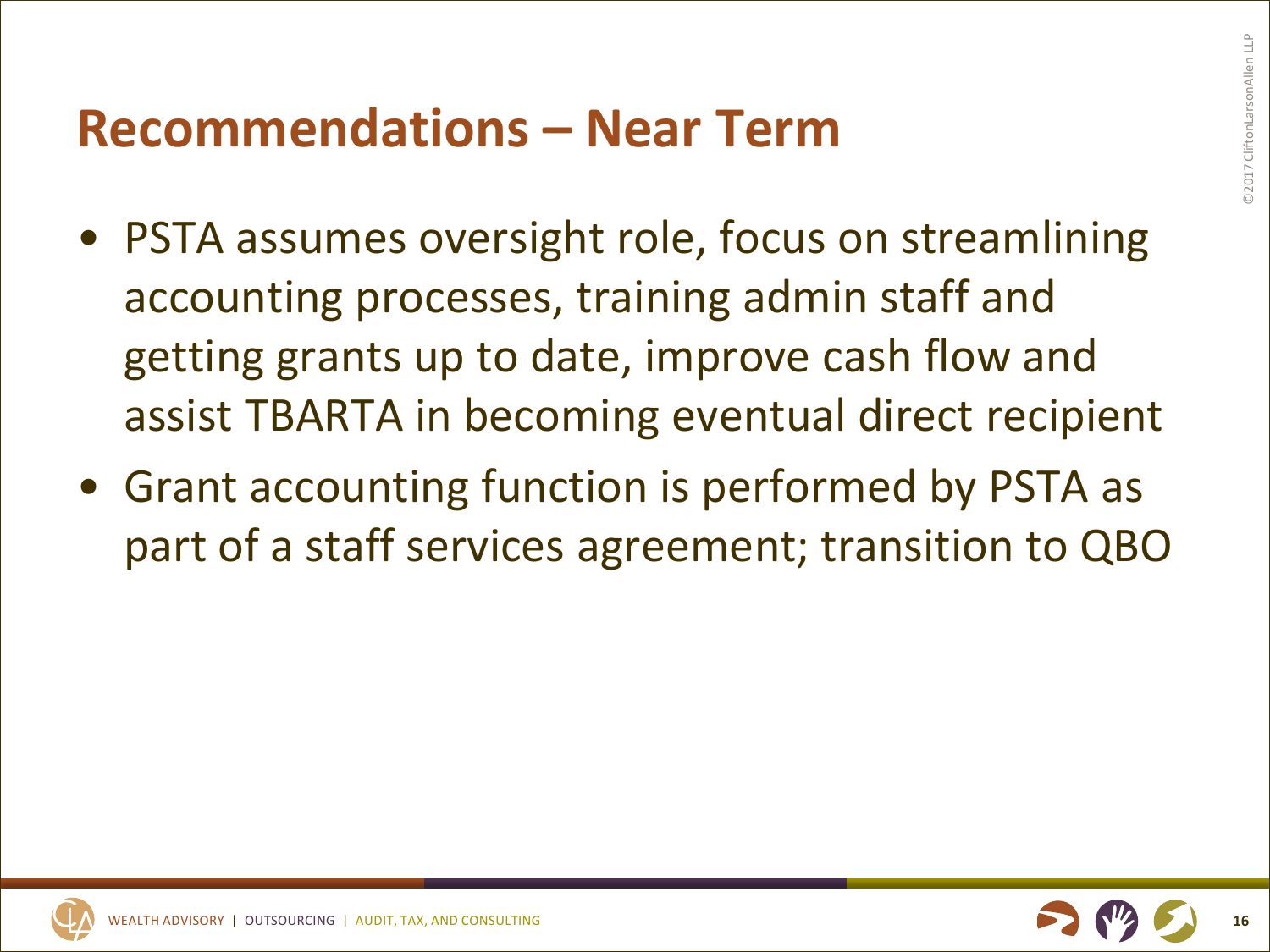### **Recommendations – Long Term**

- Upon collaboration with new Executive Director:
	- Hire full-time grant accountant, trained by PSTA to understand current grant structure
	- Potentially hire a CFO based on potential future needs and complexity of the organization
	- Reintegrate accounting function back into TBARTA, establish new technology structure to support complex accounting activities